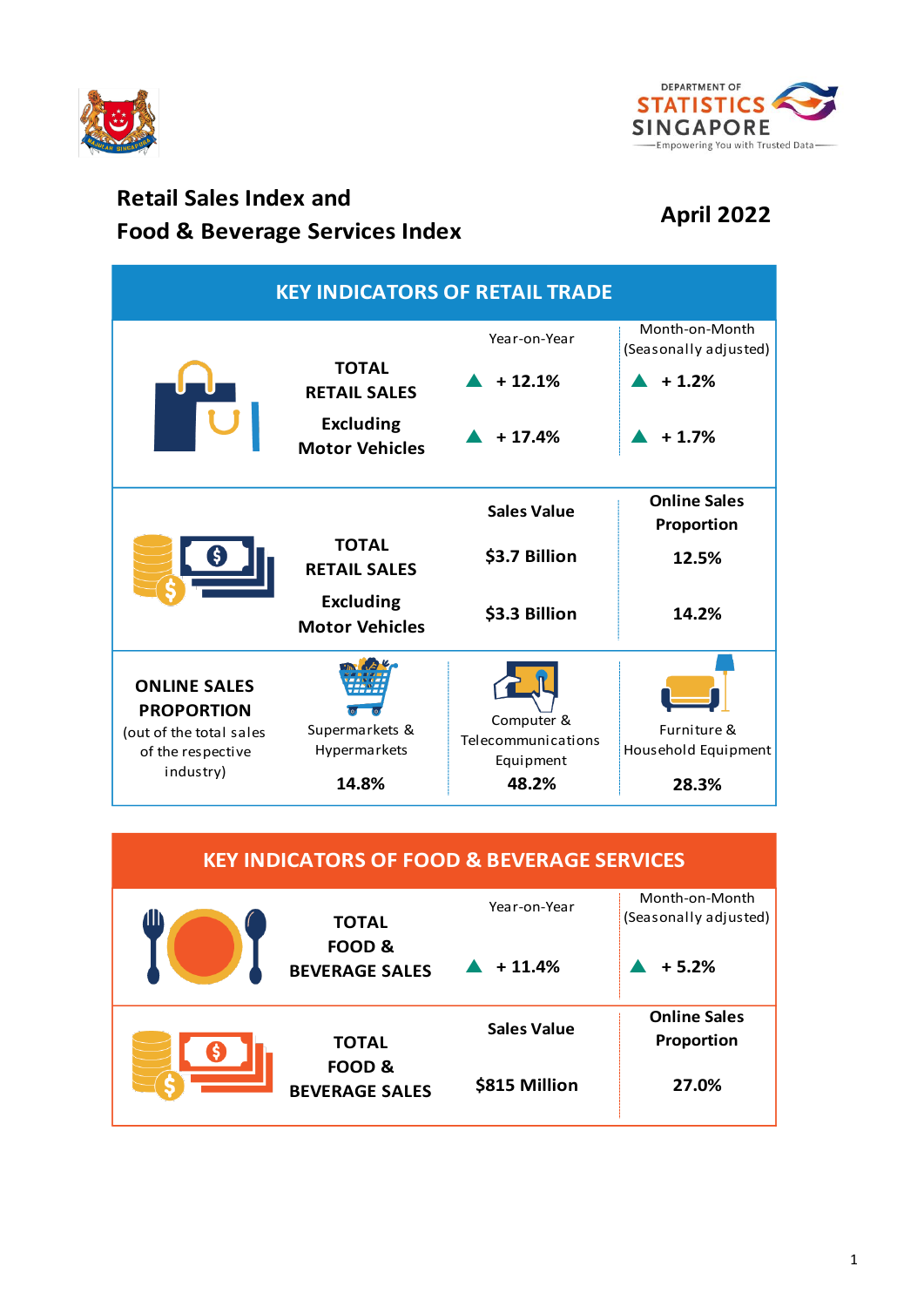### **OVERVIEW – RETAIL TRADE**

Retail sales increased 12.1% in April 2022 on a year-on-year basis, extending the 8.8% increase in March 2022. Excluding motor vehicles, retail sales rose 17.4%, compared to the 13.6% increase in March 2022. The year-on-year increase in retail sales in April 2022 was partly attributed to larger growths in industries such as Wearing Apparel & Footwear, Food & Alcohol and Department Stores. On a seasonally adjusted basis, retail sales increased 1.2% in April 2022 over the previous month. Excluding motor vehicles, seasonally adjusted retail sales increased 1.7% compared to March 2022.

The estimated total retail sales value in April 2022 was \$3.7 billion. Of this, online retail sales made up an estimated 12.5%, lower than the 14.8% recorded in March 2022 which saw more online promotional events. Excluding motor vehicles, the total retail sales value was about \$3.3 billion, where online retail sales made up 14.2%. Online retail sales of the Computer & Telecommunications Equipment, Furniture & Household Equipment and Supermarkets & Hypermarkets industries made up 48.2%, 28.3% and 14.8% of the total sales of their respective industry.

### **Year-on-Year Change (at Current Prices)**

Within the retail trade sector, most industries recorded year-on-year growths in sales in April 2022. The Wearing Apparel & Footwear industry recorded a year-on-year increase of 46.6% due to higher demand for bags and footwear, partly boosted by higher tourist spending with the easing of border restrictions. Similarly, sales of Food & Alcohol, Department Stores and Watches & Jewellery increased between 28.4% and 35.6%.

In contrast, sales of Motor Vehicles and Mini-Marts & Convenience Stores fell 16.4% and 5.5% respectively during this period.

# **Month-on-Month Change (at Current Prices, Seasonally Adjusted)**

On a seasonally adjusted month-on-month basis, the Wearing Apparel & Footwear, Food & Alcohol and Department Stores industries saw growths in sales of between 13.2% and 17.4%.

On the contrary, sales of Cosmetics, Toiletries & Medical Goods and Supermarkets & Hypermarkets decreased 7.5% and 6.3% respectively during this period.



<sup>1</sup> Seasonally adjusted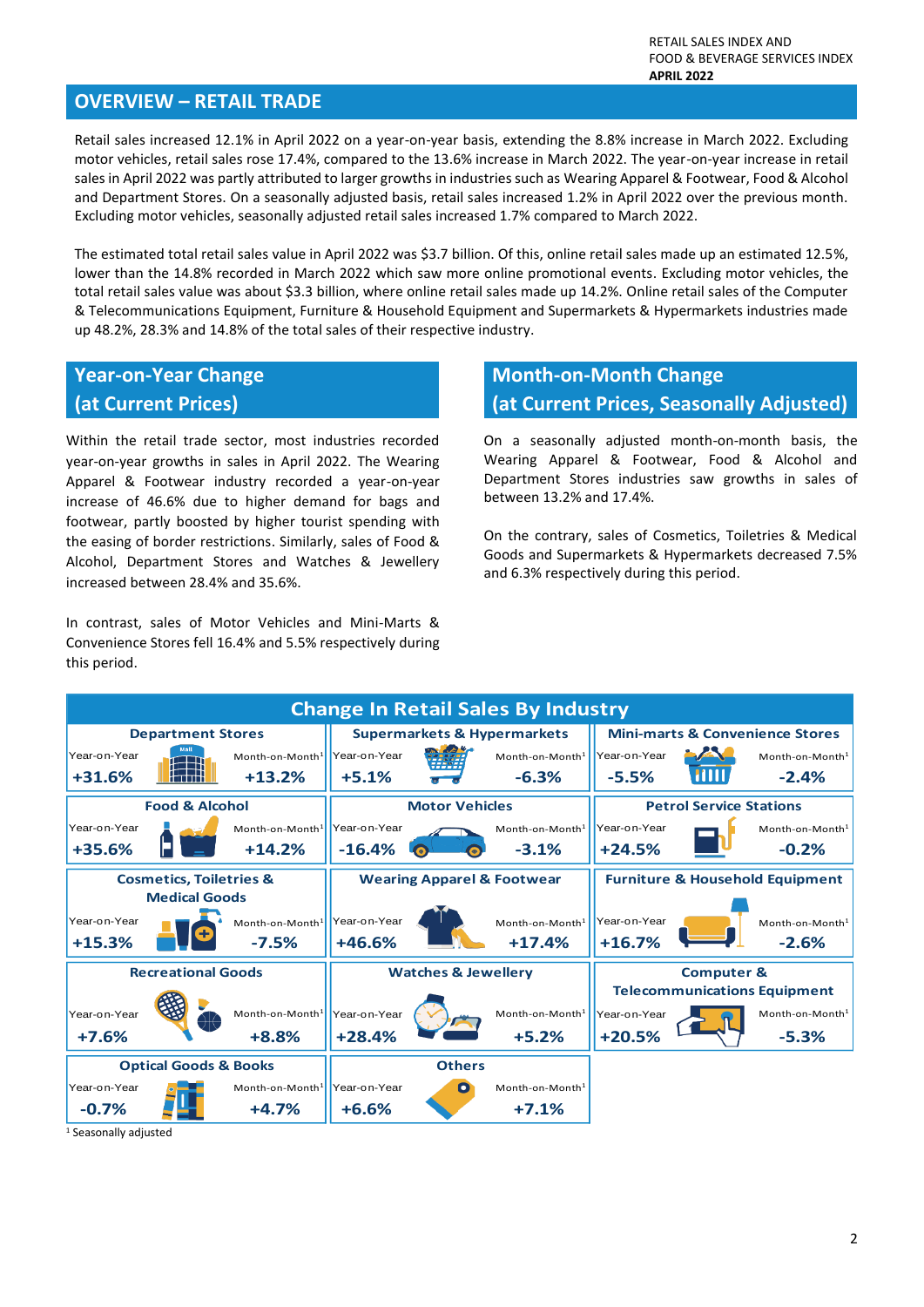### **OVERVIEW – FOOD & BEVERAGE SERVICES**

Sales of food & beverage services grew by 11.4% in April 2022 on a year-on-year basis, after the 4.6% increase in March 2022. The double-digit growth in sales performance was attributed to the easing of dine-in restrictions<sup>2</sup> in April 2022 compared to April 2021. On a seasonally adjusted basis, sales of food & beverage services increased 5.2% in April 2022 over the previous month.

The total sales value of food & beverage services in April 2022 was estimated at \$815 million. Of this, online food & beverage sales made up an estimated 27.0%, lower than the 30.3% recorded in March 2022.

### **Year-on-Year Change (at Current Prices)**

Within the food & beverage services sector, all industries recorded year-on-year growths in sales in April 2022. Turnover of Food Caterers grew by 77.7% due mainly to higher demand for in-flight catering with the easing of international travel restrictions. Similarly, sales of Restaurants, Fast Food Outlets as well as Cafes, Food Courts & Other Eating Places increased 17.2%, 3.3% and 3.3% respectively during this period.

# **Month-on-Month Change (at Current Prices, Seasonally Adjusted)**

On a seasonally adjusted month-on-month basis, most food & beverage services industries recorded growths in sales in April 2022. Sales of Food Caterers grew by 19.9% while turnover of Restaurants and Cafes, Food Courts & Other Eating Places rose 9.4% and 1.4% respectively during this period.

In contrast, turnover of Fast Food Outlets decreased 0.9% in April 2022 compared to March 2022.



<sup>1</sup> Seasonally adjusted

<sup>2</sup> Dining-in was allowed at food & beverage establishments for groups of up to 10 fully vaccinated persons from 29 March 2022, and all dine-in restrictions were removed from 26 April 2022. In April 2021, dining-in for groups of up to 8 persons was allowed.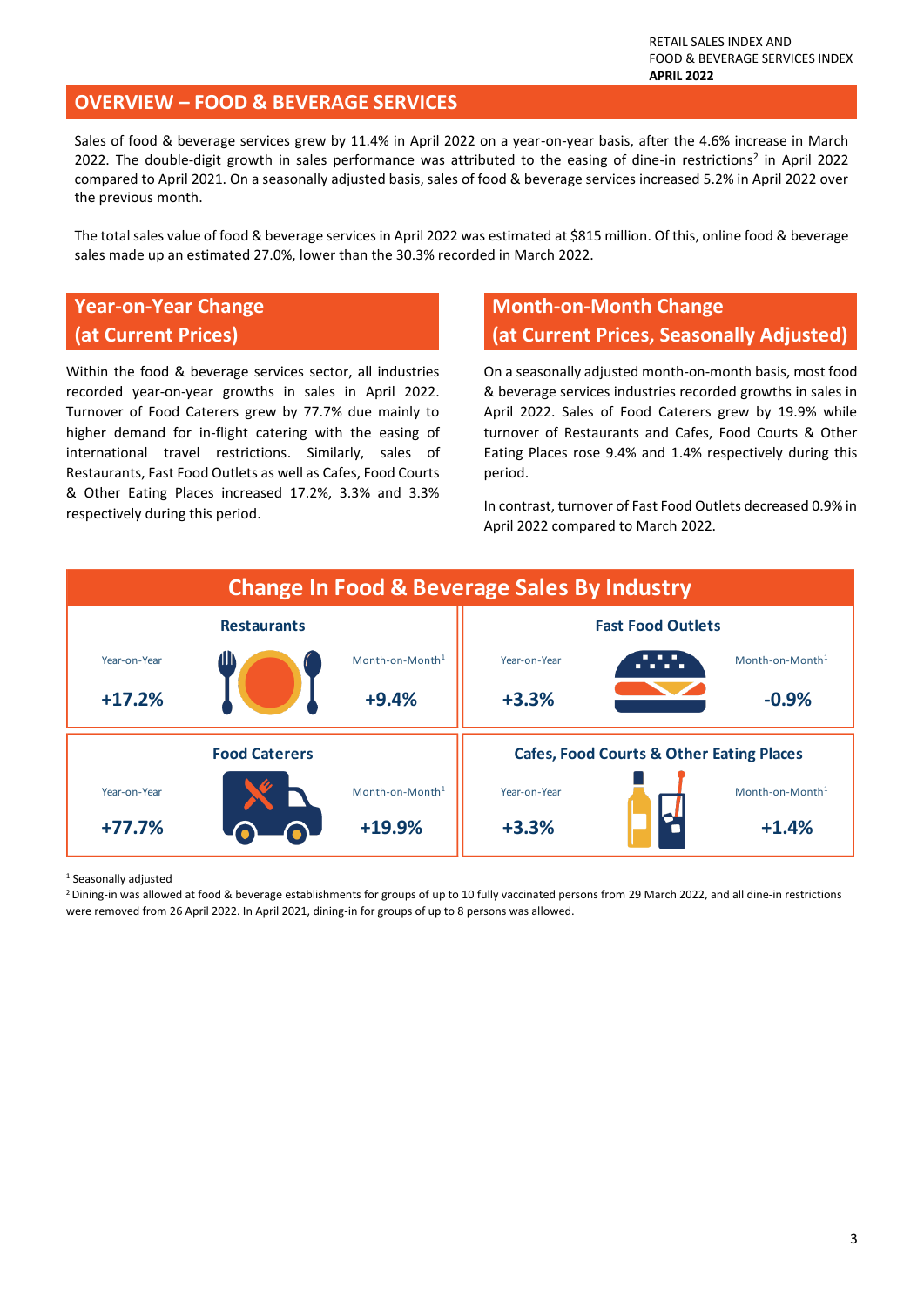RETAIL SALES INDEX AND FOOD & BEVERAGE SERVICES INDEX **APRIL 2022**

|                                         | Year-on-Year Change |                   | Month-on-Month Change<br>(Seasonally Adjusted) |                   |
|-----------------------------------------|---------------------|-------------------|------------------------------------------------|-------------------|
| Industry                                | at Current Prices   |                   | at Current Prices                              |                   |
|                                         | Mar 22/<br>Mar 21   | Apr 22/<br>Apr 21 | Mar 22/<br>Feb 22                              | Apr 22/<br>Mar 22 |
| <b>Total</b>                            | 8.8                 | 12.1              | 7.4                                            | 1.2               |
| Total (excl Motor Vehicles)             | 13.6                | 17.4              | 8.2                                            | 1.7               |
| Department Stores                       | 17.0                | 31.6              | 18.3                                           | 13.2              |
| Supermarkets & Hypermarkets             | 9.3                 | 5.1               | 4.7                                            | $-6.3$            |
| Mini-marts & Convenience Stores         | $-6.0$              | $-5.5$            | 0.8                                            | $-2.4$            |
| Food & Alcohol                          | 21.5                | 35.6              | 16.9                                           | 14.2              |
| Motor Vehicles                          | $-14.1$             | $-16.4$           | 1.6                                            | $-3.1$            |
| <b>Petrol Service Stations</b>          | 23.9                | 24.5              | 15.8                                           | $-0.2$            |
| Cosmetics, Toiletries & Medical Goods   | 25.4                | 15.3              | 0.7                                            | $-7.5$            |
| Wearing Apparel & Footwear              | 26.2                | 46.6              | 18.5                                           | 17.4              |
| Furniture & Household Equipment         | 15.2                | 16.7              | 3.2                                            | $-2.6$            |
| <b>Recreational Goods</b>               | $-1.8$              | 7.6               | 0.4                                            | 8.8               |
| Watches & Jewellery                     | 16.3                | 28.4              | 5.3                                            | 5.2               |
| Computer & Telecommunications Equipment | 25.4                | 20.5              | 24.5                                           | $-5.3$            |
| <b>Optical Goods &amp; Books</b>        | $-8.2$              | $-0.7$            | 4.8                                            | 4.7               |
| Others                                  | $-1.5$              | 6.6               | 0.6                                            | 7.1               |

# **Table 1 Percentage Change of Retail Sales Index (2017=100)**

# **Table 2 Percentage Change of Food & Beverage Services Index (2017=100)**

|                                          | Year-on-Year Change |                     | Month-on-Month Change<br>(Seasonally Adjusted) |                          |
|------------------------------------------|---------------------|---------------------|------------------------------------------------|--------------------------|
| Industry                                 | at Current Prices   |                     | at Current Prices                              |                          |
|                                          | Mar $22/$<br>Mar 21 | Apr $22/$<br>Apr 21 | Mar 22/<br>Feb 22                              | Apr 22/<br><b>Mar 22</b> |
| <b>Total</b>                             | 4.6                 | 11.4                | 7.9                                            | 5.2                      |
| Restaurants                              | 4.0                 | 17.2                | 16.9                                           | 9.4                      |
| <b>Fast Food Outlets</b>                 | 3.6                 | 3.3                 | 1.0                                            | $-0.9$                   |
| <b>Food Caterers</b>                     | 48.1                | 77.7                | 24.1                                           | 19.9                     |
| Cafes, Food Courts & Other Eating Places | 1.3                 | 3.3                 | 0.8                                            | 1.4                      |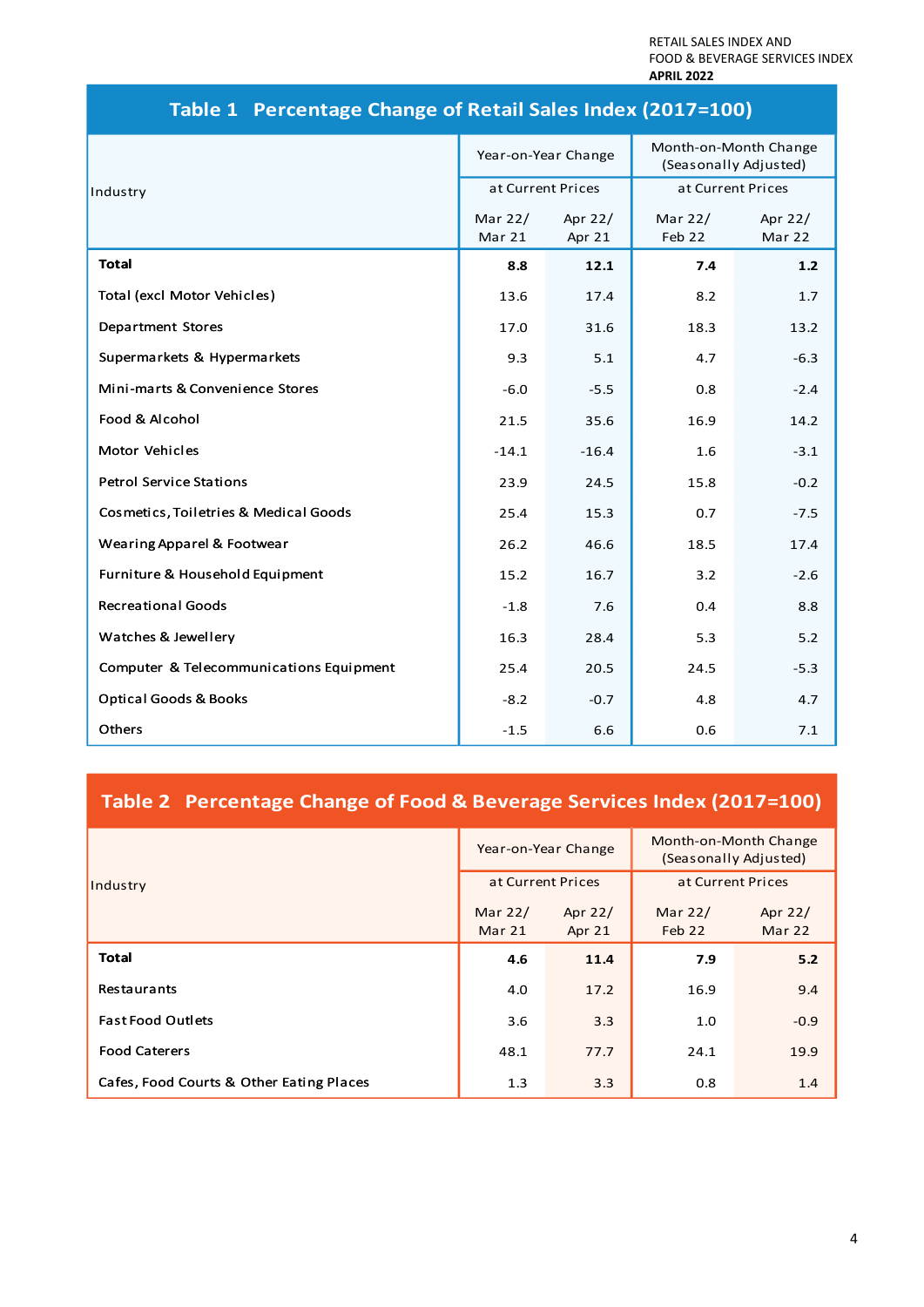### **EXPLANATORY NOTES**

#### **Introduction**

The Retail Sales Index (RSI) and Food & Beverage Services Index (FSI) measure the short-term performance of the retail trade and food & beverage (F&B) services industries based on the sales records of retail trade and F&B services establishments respectively. Sales figure refers to the value of retail goods or food & beverages sold to consumers during the month, excluding taxes on products such as Goods and Services Tax (GST), Additional Registration Fee (ARF) and Certificates of Entitlement (COE).

The RSI and FSI are available at current prices and in volume terms. The indices at current prices measure the changes of sales values which can result from changes in both price and quantity, while the indices in volume terms measure the changes in the volume of economic activity by removing the price effect.

#### **Data Collection**

Data used to compile the RSI and FSI are obtained primarily from the monthly surveys of retail trade and F&B services establishments. Retail trade establishments sell merchandise directly to the consumers, while F&B services establishments sell prepared food and drinks for consumption on premises or on a take-away basis.

#### **Index Compilation**

To derive the RSI and FSI at detailed industry level, the monthly sales for that industry is divided by the average monthly sales for the same industry in the reference year. The overall RSI and FSI are then computed by combining the sales indices of the detailed industries, using weights which measure each industry's relative importance in the overall retail trade and F&B services industries respectively.

To derive the indices in chained volume terms, the sales indices at current prices at detailed industry level are first deflated by the appropriate price indices. These component indices are then weighted using previous years' weights to derive the overall indices in chained volume terms. The reference year of the indices is 2017.

#### **Online Retail and Food & Beverage Sales Proportions**

The retail trade statistics covers:

- (a) (multi-channel) retailers in Singapore that sell via both physical stores and online/e-commerce sites;
- (b) retailers in Singapore that sell via physical stores only; and
- (c) retailers in Singapore that sell mainly via online/ecommerce sites.

The food & beverage services statistics covers all sales transactions of F&B establishments regardless of mode (including those transacted via food delivery platforms).

The proportion of online retail and  $F&B$  sales<sup>3</sup> out of the respective industry's total retail and F&B sales is estimated for the overall retail trade sector, selected retail industries and the overall food & beverage services sector.

#### **Seasonal Adjustment**

Seasonal effects are observed in both the RSI and FSI as there are usually intra-year periodic variations that repeat during the fixed period of time every year. To better reflect the underlying trend of the monthly sales, both indices are seasonally adjusted to remove the seasonal effects.

<sup>&</sup>lt;sup>3</sup> Online retail and F&B sales refers to the sales of goods where the order is received and the price and terms of sale are agreed upon via online means, e.g. through company's website, third-party websites, online marketplaces, food delivery platforms or mobile applications. Payment and delivery may or may not be made online.